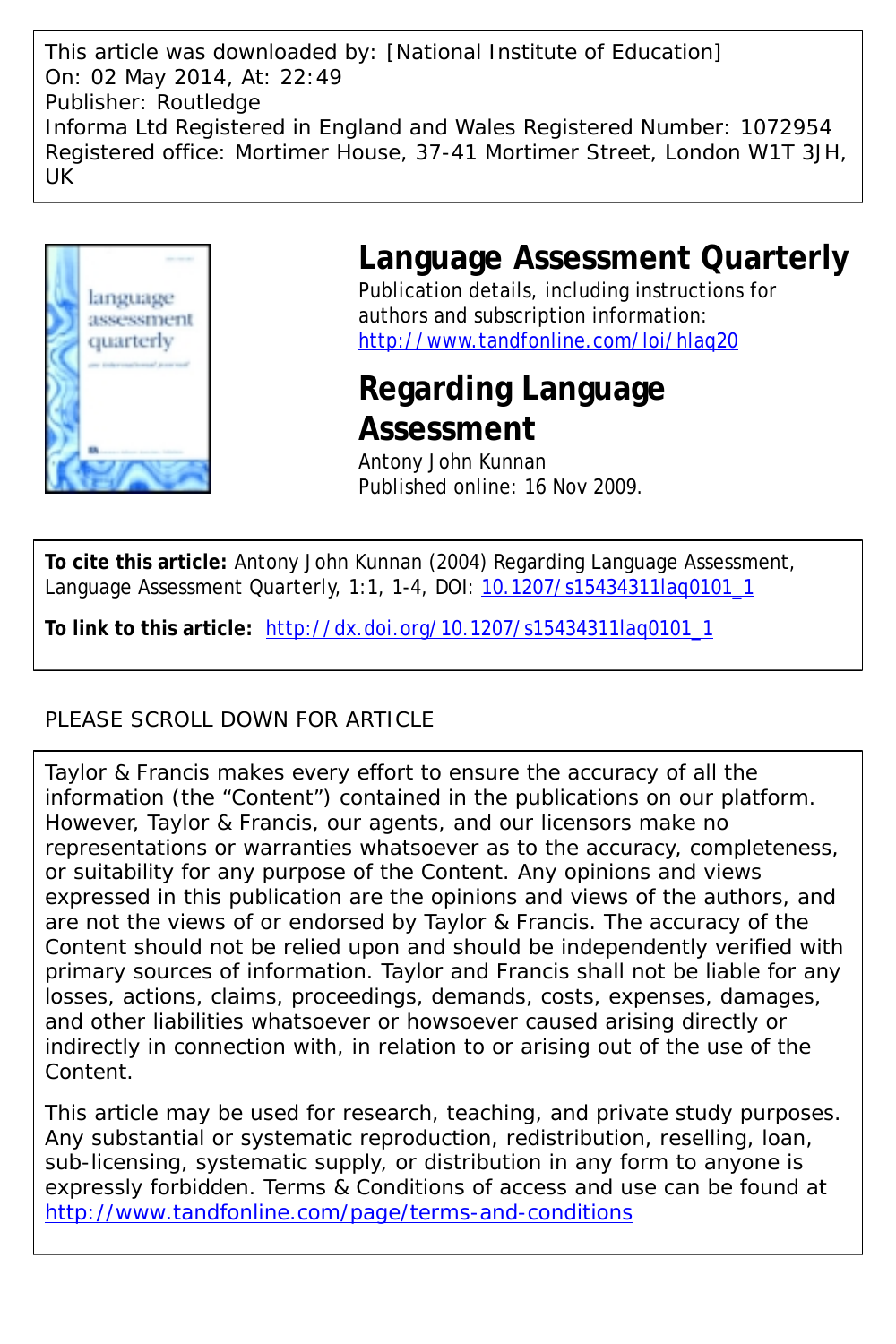## EDITORIAL

## Regarding Language Assessment

I

Let us never cease from thinking–what is this 'civilization'in which we find ourselves? What are these ceremonies and why should we take part in them? What are these professionsandwhyshouldwemakemoneyoutofthem?Whereinshortisitleadingus…? —Virginia Woolf (1936, pp. 62–63)

This new quarterly journal seeks to offer space to scholars, researchers, and practitioners in language assessment so that they can address contemporary issues that concern the field.1 It is dedicated to the advancement of theory, research, and practice in first, second, and foreign language assessment in school, college, and university students, for employment and for immigration and citizenship. It also encourages focus on language assessment practices from countries and regions and focus on languages not widely documented and researched. The journal urges novel ways of thinking about emerging issues (conceptual, empirical, clinical, historical, methodological, or interdisciplinary), the use of varying research methodologies (quantitative, qualitative, ethnographic) and narrative styles (research articles, essay reviews, interviews, and practitioner perspectives). Issues of *LAQ* will include articles, interviews, book reviews, commentaries, short articles on practical test development, and occasional thematic article series (such as a thematic issue of the journal).

Requests for reprints should be sent to Antony John Kunnan, TESOL Program, Charter College of Education, California State University, Los Angeles, 5151 State University Drive, Los Angeles, CA 90032. E-mail: akunnan@calstatela.edu

<sup>&</sup>lt;sup>1</sup>The term "assessment" is used in the  $LAQ$  as the overencompassing word to include all methods and approaches to testing and evaluation whether in research studies or in educational contexts (e.g., testing with rigorous measures, alternatives to testing that may be or may not be qualitatively or quantitatively analyzed—portfolios, interviews, questionnaires, observation, journals, etc.). Submissions are therefore encouraged from this wide area of language assessment.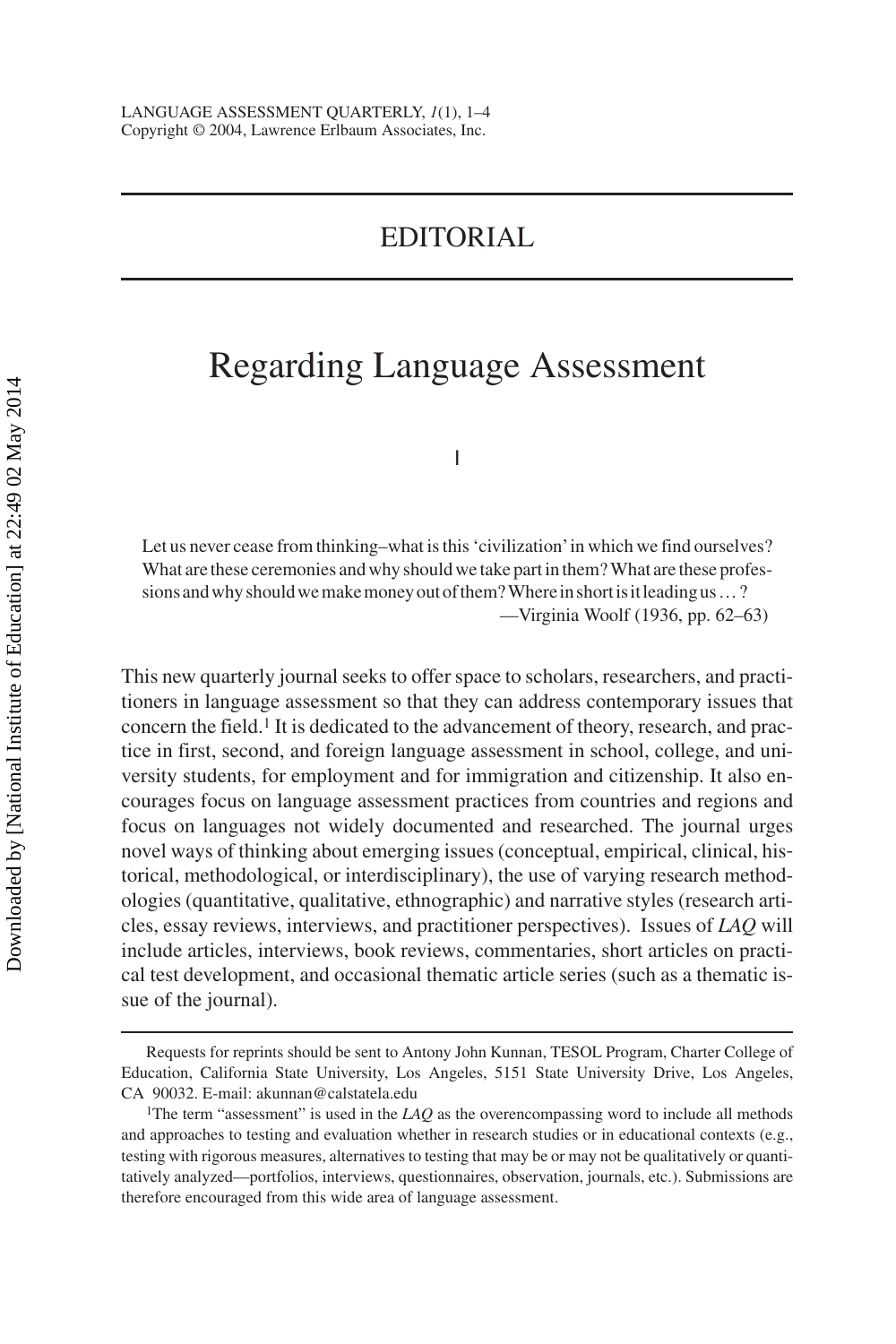#### 2 EDITORIAL

The recorded study of modern language testing arguably began in the 1930s and 1940s. J. O. Roach's papers (1931, 1944; cited in Weir & Milanovic, 2003) on the Certificate of Proficiency in English and the Cambridge Examinations in general and Walter Kaulfers practical papers (1933, 1937; cited in Spolsky, 1995) regarding testing Spanish and French language are evidence of early study of language testing. Later, two papers from John Carroll, the first in 1954 titled "Notes on the Measurement of Achievement in Foreign Languages" and the second (a more widely cited paper) in 1961 titled "Fundamental Considerations in Testing for English Language Proficiency of Foreign Students" along with Robert Lado's 1961 book titled "Language Testing" offered specific insight and ideas for language testers. In addition, academic study of language testing began in earnest: Jesse Villareal in 1947 at Northwestern University and Robert Lado in 1949 at the University of Michigan completed doctoral dissertations and T. S. Percival a master's thesis at Durham University in 1950 (cited in Spolsky 1995). All these works can be collectively counted as the start of a professional identity for the field of language testing or language assessment.2

Fifty years after Carroll's 1954 article, the field has expanded greatly: Hundreds of tests, books, edited volumes and reports have been published, thousands of researchers have received advanced training, and conferences and organizations have multiplied. Language testers have also met annually at their flagship conference called the "Language Testing Research Colloquium" which has completed 25 years of outstanding meetings. In addition, researchers have published articles and reviews in the journal titled *Language Testing* which has completed 20 years of intellectual success. It is also not hyperbolic to imagine that in most communities in the world today, language assessment is widely used for feedback, certification, employment, and social and geographical mobility. Although we can look back at these successes and celebrate the growth and the better understanding we have today, we also need to acknowledge the great lengths we need to travel for a comprehensive understanding of what it means to assess a person's language ability and how to make language assessment educationally and socially benefical.

<sup>2</sup>Spolsky (1995), Hamp-Lyons (2002), Miyazaki (1976), and Amano (1990), among others, have documented the introduction of examinations: Spolsky cites the 12th chapter from the Book of Judges from the Old Testament to show how the conquering Gileadites were able to identify the Ephramites whom they conquered by asking them to say the word *shibboleth* (the "ear of corn") that the Ephramites mispronounced as*sibboleth*. Hamp-Lyons pointed out that in China, examinations were known as early in the Chou period (1111–771 B. C. E) and used systematically in later periods, in Europe and the United Kingdom written tests were introduced in the 17th century but consolidated in the 18th century and 19th centuries. Miyazaki chronicled the use of examinations in the Chinese civil service. Amano showed that in Japan systematic examinations were introduced in the 19th century. However, there is scant evidence of academic and professional study of tests and testing practice until the early 20th century. *LAQ* joins this exciting enterprise that started more than 50 years ago.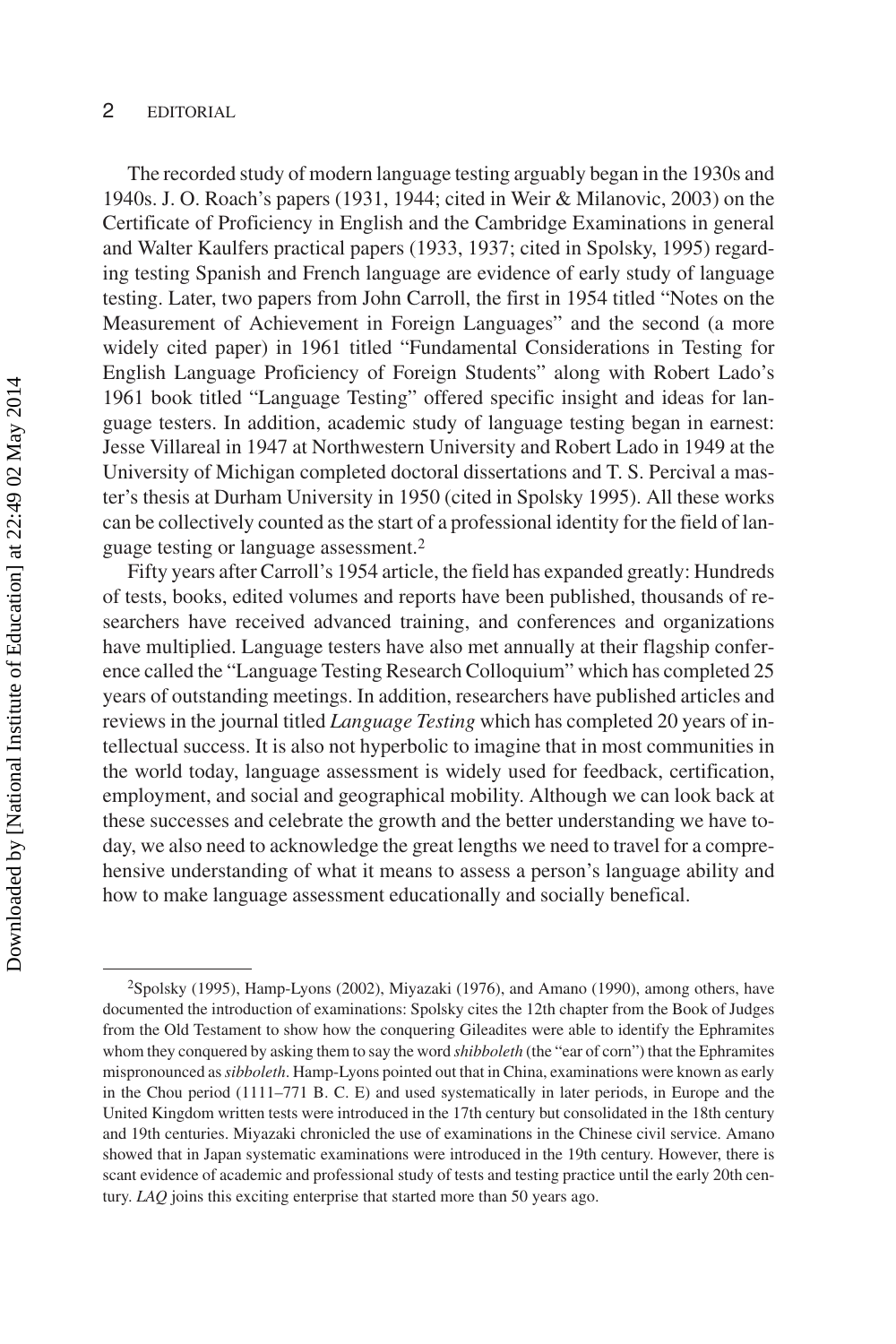I hope that *LAQ* will contribute to this enterprise through the debates and discussions it fosters in its pages and the comments and critiques made by the Editorial Advisory Board and all its readers. With the highest regard for the illustrious scholars, researchers, and practitioners in language assessment who have made distinguished contributions and others who continue to make similar contributions, I take on the responsibility as first editor of *LAQ* and share it with my associate editors, Fred Davidson, Nick Saville, Carolyn Turner and, to help, in Alister Cumming's words, "broaden, deepen, and consolidate" the field. Wherever it is leads us.

II

like the shapes of snowflakes we are the words on a journey not the inscriptions of a settled people —W. S. Merwin (1977, p. 11)3

This issue opens with two invited articles authored by Alister Cumming and Constant Leung. Alister encourages *LAQ* editors to continue, and to extend, three directions that are integral to the development of the field of language assessment: (a) to broaden the scope of inquiry and contexts that inform knowledge about language assessment; (b) to deepen the theoretical premises and philosophies of language assessment; and (c) to consolidate through systematic, critical reviews the information base of prior research on language assessment. Constant discusses key constitutive issues in his approach to classroom-based formative teacher assessment. This discussion raises a number of research and development issues in respect of (a) the conceptual basis of investigating this kind of student-oriented contingent assessment, (b) some methodological questions concerned with classroom-based research, and (c) the need to understand teacher development and teacher change with reference to teacher assessment practice.

These two articles are followed by an interview with John Carroll conducted by Charles Stansfield and Dan Reed. Carroll was considered by many to be one of the premier psychologists in the 20th century for his contributions to the study of intelligence, verbal abilities, educational psychology, factor analysis, educational measurement, language testing, and as the lead developer of the Modern Language Aptitude Test. In August 2002, Carroll traveled to Chicago to attend the American Psychological Association's 110th Annual Convention where he received the American Psychological Foundation's "Gold Medal Award for Life Achievement in the Science of Psychology." In retrospect, this interview has very special significance for *LAQ*, as it was one of the last interviews that he granted. He died on July

<sup>&</sup>lt;sup>3</sup>©1977 by W. S. Merwin printed with permission of the Wylie Agency, Inc.